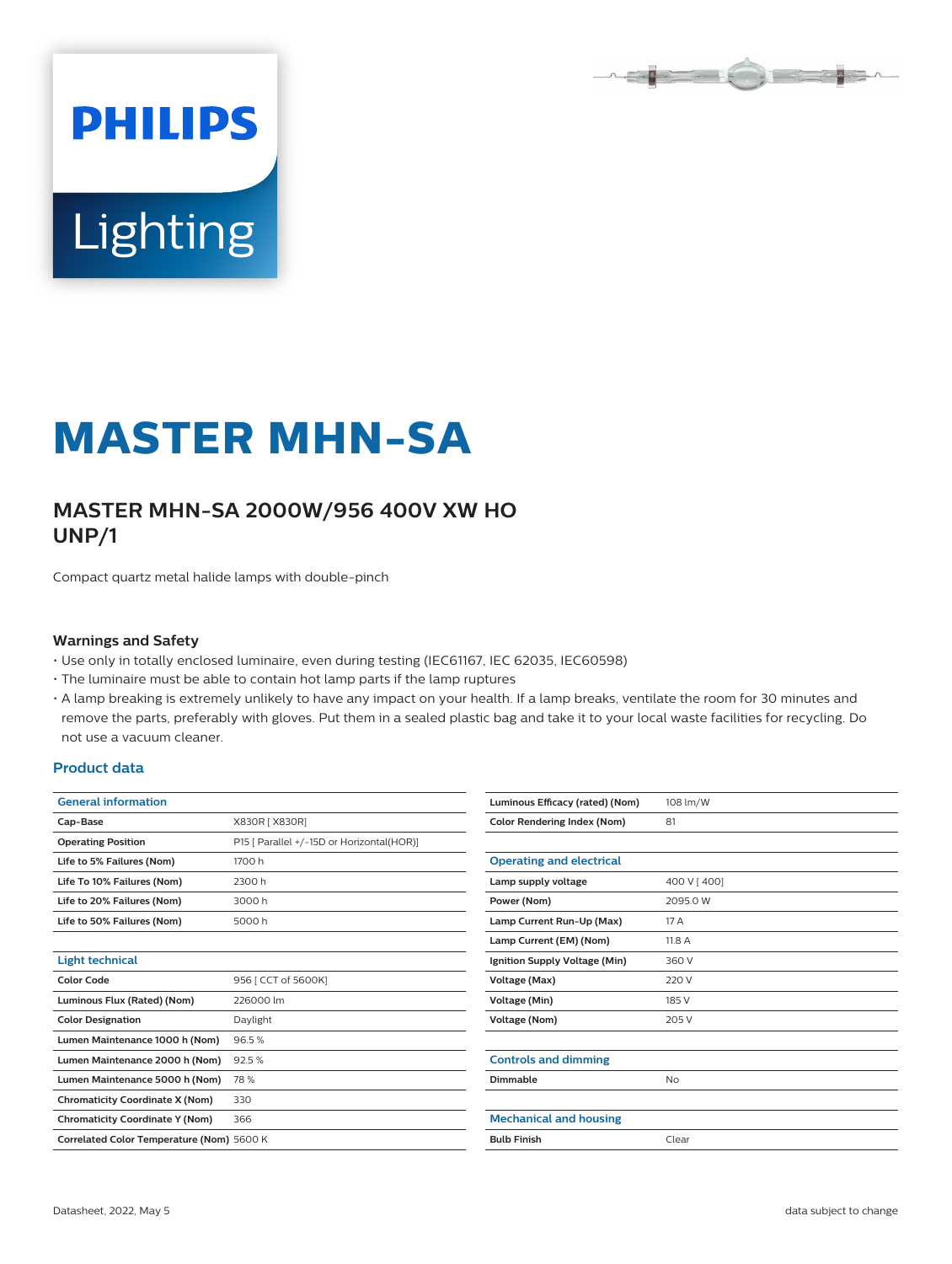## **MASTER MHN-SA**

| <b>Cap-Base Information</b>     |                 |  |  |  |
|---------------------------------|-----------------|--|--|--|
| <b>Bulb Shape</b>               | TD40 [ TD 40mm] |  |  |  |
|                                 |                 |  |  |  |
| <b>Approval and application</b> |                 |  |  |  |
| Mercury (Hg) Content (Nom)      | 215 mg          |  |  |  |
| Energy Consumption kWh/1000 h   | 2305 kWh        |  |  |  |
|                                 |                 |  |  |  |
| UV                              |                 |  |  |  |
| Specific Eff. Radiant Power     | 60 mW/klm       |  |  |  |
|                                 |                 |  |  |  |
| Luminaire design requirements   |                 |  |  |  |
| <b>Bulb Temperature (Max)</b>   | 1015 °C         |  |  |  |
| Pinch Temperature (Max)         | 350 °C          |  |  |  |

| <b>Product data</b>                  |                                    |  |  |  |
|--------------------------------------|------------------------------------|--|--|--|
| Full product code                    | 871829124183600                    |  |  |  |
| Order product name                   | MASTER MHN-SA 2000W/956 400V XW HO |  |  |  |
|                                      | UNP/1                              |  |  |  |
| <b>EAN/UPC - Product</b>             | 8718291548423                      |  |  |  |
| Order code                           | 928195105129                       |  |  |  |
| <b>Numerator - Quantity Per Pack</b> | 1                                  |  |  |  |
| Numerator - Packs per outer box      |                                    |  |  |  |
| Material Nr. (12NC)                  | 928195105129                       |  |  |  |
| Net Weight (Piece)                   | 90.000 g                           |  |  |  |
|                                      |                                    |  |  |  |

#### **Dimensional drawing**



**MASTER MHN-SA 2000W/956 400V XW HO UNP/1**

#### **Photometric data**





| Product                 | $D(max)$ O | X A |                                 | C (max) |
|-------------------------|------------|-----|---------------------------------|---------|
| MASTER MHN-SA 2000W/956 |            |     | 41 mm 25 mm 34 mm 226 mm 369 mm |         |
| 400V XW HO UNP/1        |            |     |                                 |         |